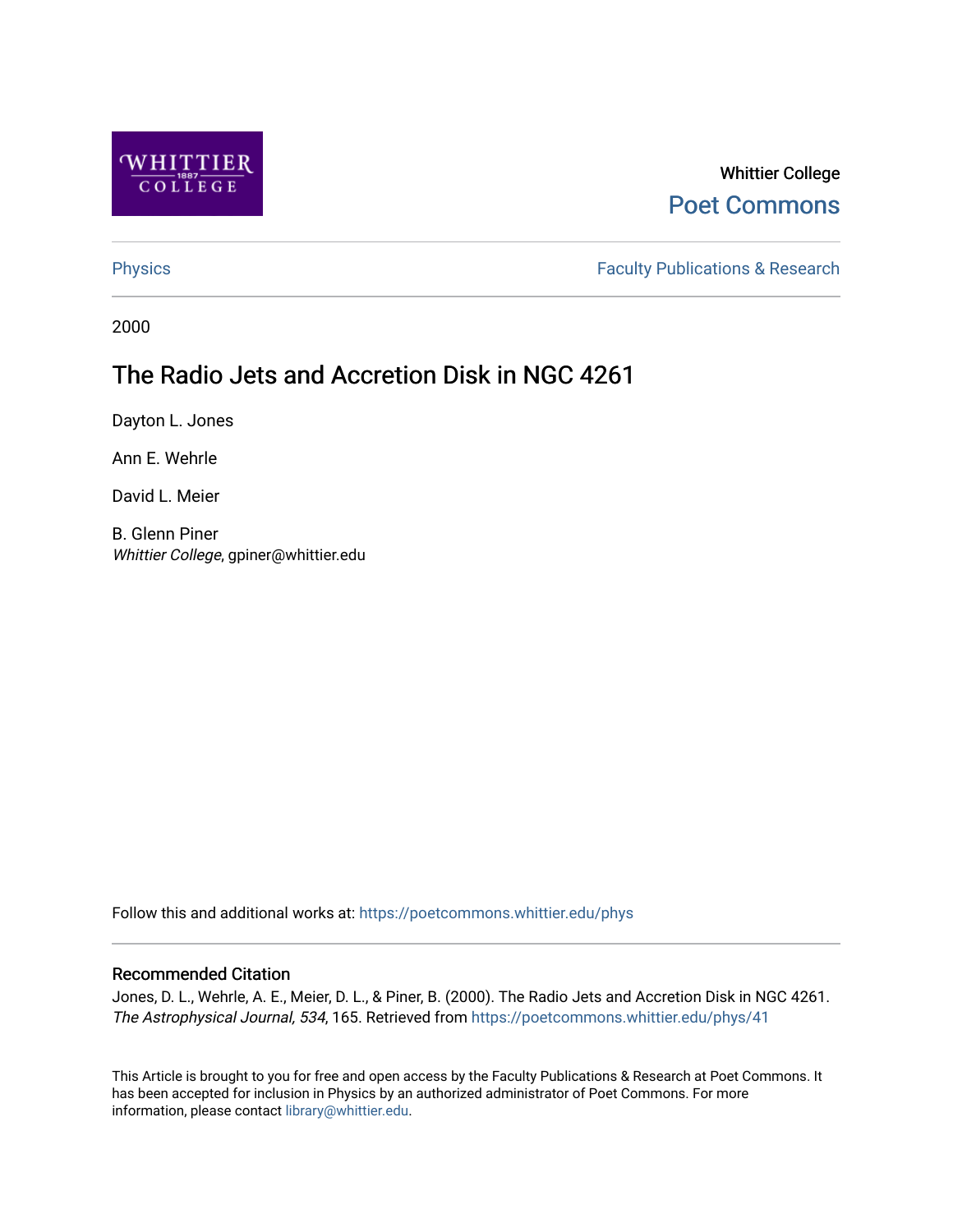### THE RADIO JETS AND ACCRETION DISK IN NGC 4261

DAYTON L. JONES

Jet Propulsion Laboratory, California Institute of Technology, Mail Code 238-332, 4800 Oak Grove Drive, Pasadena, CA 91109; dj@bllac.jpl.nasa.gov

ANN E. WEHRLE Jet Propulsion Laboratory, California Institute of Technology, Mail Code 301-486, 4800 Oak Grove Drive, Pasadena, CA 91109; aew@ipac.caltech.edu

DAVID L. MEIER

Jet Propulsion Laboratory, California Institute of Technology, Mail Code 238-332, 4800 Oak Grove Drive, Pasadena, CA 91109; dlm@cena.jpl.nasa.gov

AND

B. GLENN PINER

Jet Propulsion Laboratory, California Institute of Technology, Mail Code 238-332, 4800 Oak Grove Drive, Pasadena, CA 91109; glenn@herca.jpl.nasa.gov Received 1999 September 28; accepted 1999 December 14

#### ABSTRACT

The structure of active galactic nucleus (AGN) accretion disks on subparsec scales can be probed through free-free absorption of synchrotron emission from the base of symmetric radio jets. For objects in which both jet and counterjet are detectable with very long baseline interferometry (VLBI), the accretion disk will cover part of the counterjet and produce diminished brightness whose angular size and depth as a function of frequency can reveal the radial distribution of free electrons in the disk. The nearby (41 Mpc, independent of  $H_0$ ) FR I radio galaxy NGC 4261 contains a pair of symmetric higher properties  $\Omega$  and  $\Omega$  and  $\Omega$  and  $\Omega$  and  $\Omega$  and  $\Omega$  and  $\Omega$  and  $\Omega$  and  $\Omega$  and  $\Omega$  and  $\Omega$  and  $\Omega$  and kiloparsec-scale jets. On parsec scales, radio emission from the nucleus is strong enough for detailed imaging with VLBI. We present new Very Long Baseline Array (VLBA) observations of NGC 4261 at 22 and 43 GHz, which we combine with previous observations at 1.6 and 8.4 GHz to map absorption caused by an inner accretion disk. The relative closeness of NGC 4261 combined with the high angular resolution provided by the VLBA at 43 GHz gives us a very high linear resolution, approximately  $2 \times 10^{-2}$  pc  $\approx 4000$  AU  $\approx 400$  Schwarzschild radii for a  $5 \times 10^8$  M<sub>o</sub> black hole. The jets appear more symmetric at 1.6 GHz because of the low angular resolution available. The jets are also more symmetric at 22 and 43 GHz, presumably because the optical depth of free-free absorption is small at high frequencies. At 8.4 GHz, neither confusion effect is dominant and absorption of counterjet emission by the presumed disk is detectable. We Ðnd that the orientation of the radio jet axis is the same on parsec and kiloparsec scales, indicating that the spin axis of the inner accretion disk and black hole has remained unchanged for at least 10<sup>6</sup> (and more likely  $> 10^7$ ) yr. This suggests that a single merger event may be responsible for the supply of gas in the nucleus of NGC 4261. The jet opening angle is between  $0°3$  and  $20^\circ$  during the first 0.2 pc of the jet and must be less than 5 $^\circ$  during the first 0.8 pc. Assuming that the accretion disk is geometrically and optically thin and composed of a uniform  $10<sup>4</sup>$  K plasma, the average electron density in the inner 0.1 pc of the disk is  $10^3-10^8$  cm<sup>-3</sup>. The mass of ionized gas in the inner pc of the disk is  $10^1-10^3$   $M_\odot$ , sufficient to power the radio source for  $\sim 10^4-10^6$  yr. Equating thermal gas pressure and magnetic field strength gives a disk magnetic field of  $\sim 10^{-4}$  to  $10^{-2}$  gauss at 0.1 pc include an appendix containing expressions for a simple, optically thin, gas-pressure-dominated accretion disk model that may be applicable to other galaxies in addition to NGC 4261.

Subject headings: accretion, accretion disks — galaxies: active —

galaxies: individual (NGC 4261, 3C 270) — galaxies: jets — galaxies: nuclei

#### 1. INTRODUCTION

The structure of accretion disks in the inner parsecs of active galactic nuclei can be probed on subparsec scales through very long baseline interferometry (VLBI) observations of free-free absorption of synchrotron radiation from the base of radio jets. The nearby radio galaxy NGC 4261 (3C 270) contains a pair of highly symmetric kiloparsec-scale jets (Birkinshaw & Davies 1985), and optical imaging with Hubble Space Telescope (HST) has revealed a large ( $\sim$  300 pc), nearly edge-on nuclear disk of gas and dust (Ferrarese, Ford,  $&$  Jaffe 1996). This suggests that the radio axis is close to the plane of the sky. Consequently, relativistic beaming effects should be negligible. This orientation also prevents gravitational lensing by the central black hole from affecting the observed jet-tocounterjet brightness (Bao & Wiita 1997). In addition, the central milliarcsecond (mas) scale radio source is strong enough for imaging with VLBI (Jones, Sramek, & Terzian 1981). The combination of high angular resolution provided by VLBI at 43 GHz and the relative closeness of NGC 4261 (41 Mpc; Faber et al. 1989) give us a very high linear resolution, approximately 0.1 mas  $\approx 0.02$  pc  $\approx 4000$ AU  $\approx$  400 Schwarzschild radii for a 5  $\times$  10<sup>8</sup> M<sub>\o</sub> black hole. Thus, NGC 4261 is a good system both for the study of an edge-on accretion disk and for intrinsic di†erences between a jet and counterjet.

Our previous 8.4 GHz Very Long Baseline Array (VLBA) image of NGC 4261 (Fig. 4 in Jones & Wehrle 1997, hereafter JW, reproduced here as Fig. 1) showed the inner parsec of the jet and counterjet, including a surprising narrow gap in emission at the base of the counterjet, which we suspected was caused by free-free absorption in an accretion disk. The central brightness peak at 8.4 GHz was identified as the core by JW, based on its inverted spectral index between 8.4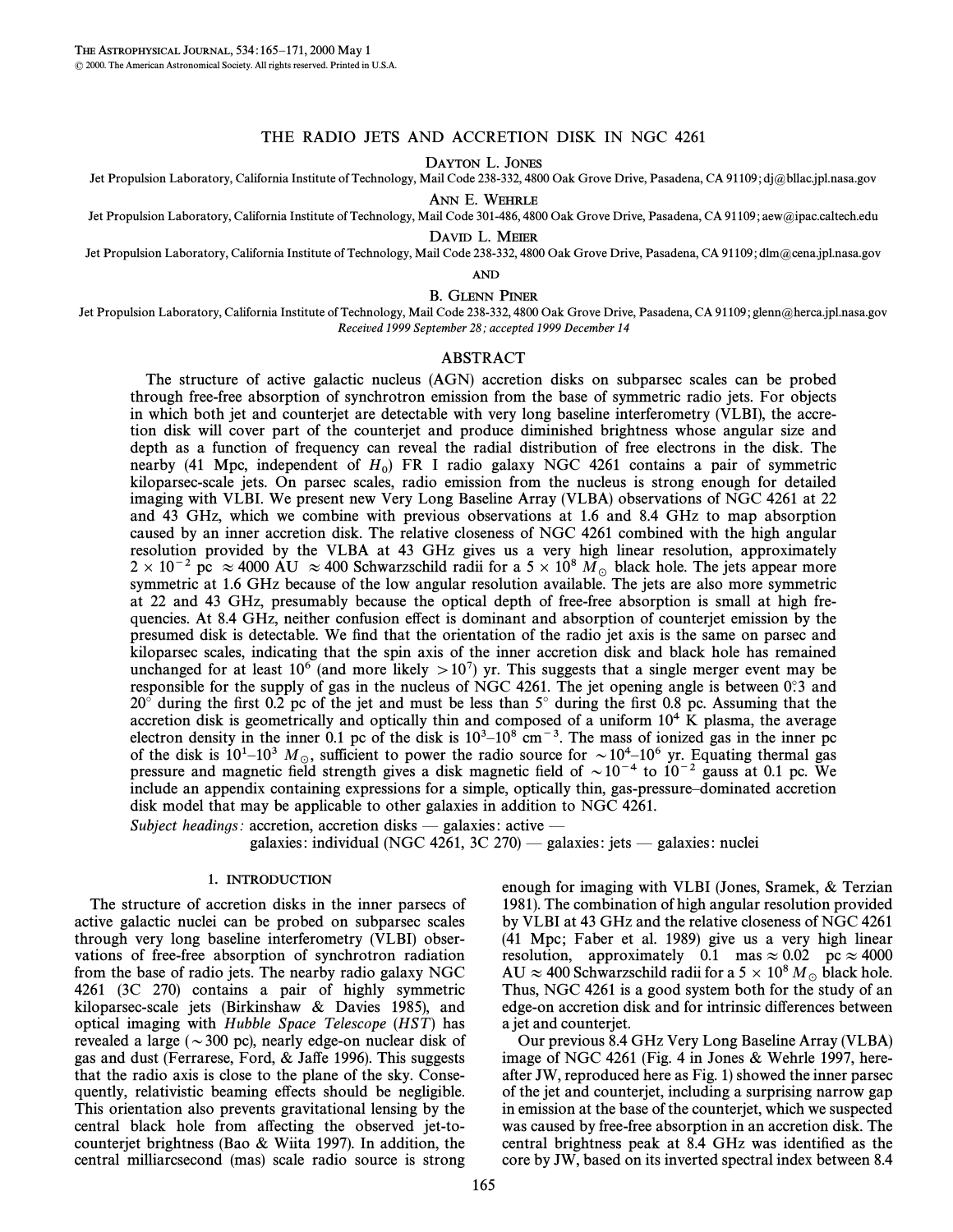

FIG. 1. Gray-scale image of NGC 4261 at 8.387 GHz showing the bright core and first parsec of the main jet (pointing west) plus fainter emission farther along the main jet and near the base of the *(east-pointing)* counterjet. Note the narrow region of reduced brightness just to the east of the bright core, at the apparent base of the counterjet. From Jones  $\&$ Wehrle (1997).

and 1.6 GHz. The gap seen at 8.4 GHz is similar to the even more dramatic gap seen in the center of NGC 1052  $(0238-084)$  at 15 GHz by Kellermann et al. (1998). We report here 22 and 43 GHz VLBA observations that were made to map this gap with higher resolution. Our goals were to derive the physical characteristics of the disk, namely the allowed ranges of thickness, diameter, electron density, and magnetic field strength.

#### 2. OBSERVATIONS

We observed NGC 4261 using nine stations of the VLBA with full tracks on 1997 September 7, alternating 22 minute scans between 22.2 and 43.2 GHz. Good quality data were obtained from the Hancock, Fort Davis, Pie Town, Kitt Peak, Owens Valley, and Mauna Kea stations, while rain a†ected North Liberty and Los Alamos and technical problems occurred at Brewster. The Saint Croix antenna was stowed because of hurricane Erika. Left circular polarization was recorded at both frequencies, with a total bandwidth of 64 MHz. Phase offsets between frequency channels were determined and corrected using both 3C 273 and  $1308+326.$ 

The data were calibrated and fringe-fitted using standard routines in AIPS,<sup>1</sup> and imaging, deconvolution, and selfcalibration were carried out in Difmap (Shepherd, Pearson, & Taylor 1994). Amplitude calibration of VLBI data at 22 and 43 GHz is often problematic because of rapidly changing tropospheric water vapor content. We checked our a priori amplitude calibration by comparing short-baseline flux densities of 3C 273 with total flux density measurements made at 22 and 37 GHz with the 14 m Metsäehovi

<sup>1</sup> The Astronomical Image Processing System was developed by the National Radio Astronomy Observatory.

antenna. In both cases our flux densities agree with those from Metsäehovi to within 15%.

An 8.4 GHz image of NGC 4261, made in a similar manner from VLBA data obtained in 1995 April, is shown in Figure 2 for comparison with our newer, higher frequency images. The beam size at 8.4 GHz was  $1.84 \times 0.80$ mas with the major axis almost exactly north-south. Figure 3 illustrates a possible geometry of the central region that is consistent with the radio morphology seen in Figures 1 and 2.

The full-resolution (uniform weighting, no taper) VLBA images at 22 and 43 GHz are shown in Figures 4 and 5, respectively. The beam sizes at 22 and 43 GHz are  $1.06 \times 0.29$  mas and  $0.61 \times 0.16$  mas, with the major axis within 20° of north-south. We also made naturally weighted images at both frequencies to search for more extended emission, but no detectable emission was found outside of the area shown in Figures 4 and 5. In addition, Figure 6 shows the 43 GHz image after convolution with the same restoring beam as that used in Figure 4 to allow spectral index measurements. The same field of view is shown in Figures 4 and 6.

The wide range of baseline lengths provided by the VLBA should make it possible to obtain sufficient overlap of the  $(u, v)$  coverage between 22 and 43 GHz for spectral index determinations. However, the correct offset between our 22 and 43 GHz images is not known a priori, because we do not have absolute positions. A range of plausible offsets was tried. However, we found that relatively small

Clean map. Array: BFHKLMNOPS NGC4261 at 8.387 GHz 1995 Apr 01



FIG. 2. VLBA image of NGC 4261 at 8.387 GHz. The contour levels are  $1\%, 2\%, 4\%, 8\%, 16\%, 32\%, \text{ and } 64\%$  of the peak surface brightness (101 mJy beam<sup>-1</sup>). The restoring beam is 1.84  $\times$  0.80 mas with the major axis along position angle  $-1$ °.1.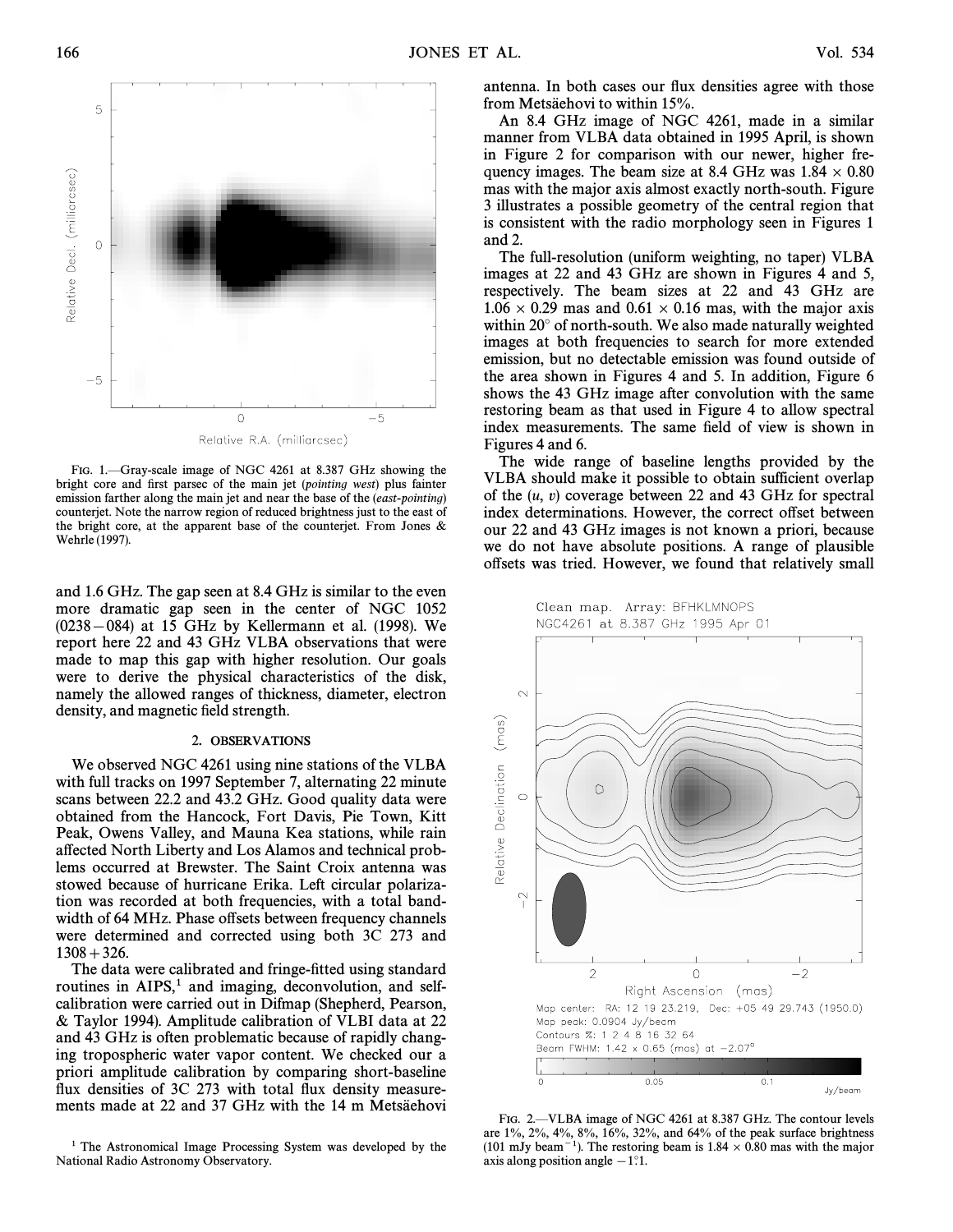

FIG. 3.—Schematic illustration of the central few parsecs in NGC 4261, showing the relative positions of the core (black hole), jet, counterjet, and inner accretion disk.

changes in offset (less than half the east-west beamwidth) produce large changes in the spectral index map. Offsets that do not produce unreasonably large or small spectral index values tend to show that the most inverted spectral slope occurs at the position of the presumed accretion disk absorption and not at the position of the bright compact core and that the spectrum becomes steeper away from the central core and accretion disk region. However, our data do not constrain the spectral index distribution in detail.



FIG. 4. Full-resolution 22 GHz VLBA image, showing the first parsec of the radio jet and counterjet, as well as the bright, barely resolved core. The jet-to-counterjet brightness ratio at  $\pm 1$  mas from the core is significantly smaller at 22 GHz than at 8.4 GHz (see Figs. 1 and 2). The contours are  $-1\%$ , 1%, 2%, 4%, 8%, 16%, 32%, and 64% of the peak (165 mJy beam<sup> $-1$ </sup>), and the restoring beam is 1.06  $\times$  0.29 mas with the major axis along position angle  $-18^\circ$ 3. The total flux density in the image is 388 mJy.



FIG. 5.—Full-resolution 43 GHz VLBA image. The contours are  $-1\%$ , 1%, 2%, 4%, 8%, 16%, 32%, and 64% of the peak (141 mJy beam<sup>-1</sup>), and the restoring beam is  $0.61 \times 0.16$  mas with the major axis in position angle  $-19°5$ . Figs. 2 and 5 have the same field of view. The total flux density in the image is 478 mJy.



FIG. 6—43 GHz image convolved with the same restoring beam as the 22 GHz image in Fig. 4 to allow spectral indices to be measured. The contours levels are 1%, 2%, 4%, 8%, 16%, 32%, and 64% of the peak (305 mJy beam<sup> $-1$ </sup>), with the major axis along position angle  $-18°.3$ . Residuals have not been included in this image. Note that Figs. 4 and 6 cover the same field of view. Although only the innermost parts of the jet and counterjet are detectable at 43 GHz, the brightness ratio near the core is closer to unity than it is at lower frequencies.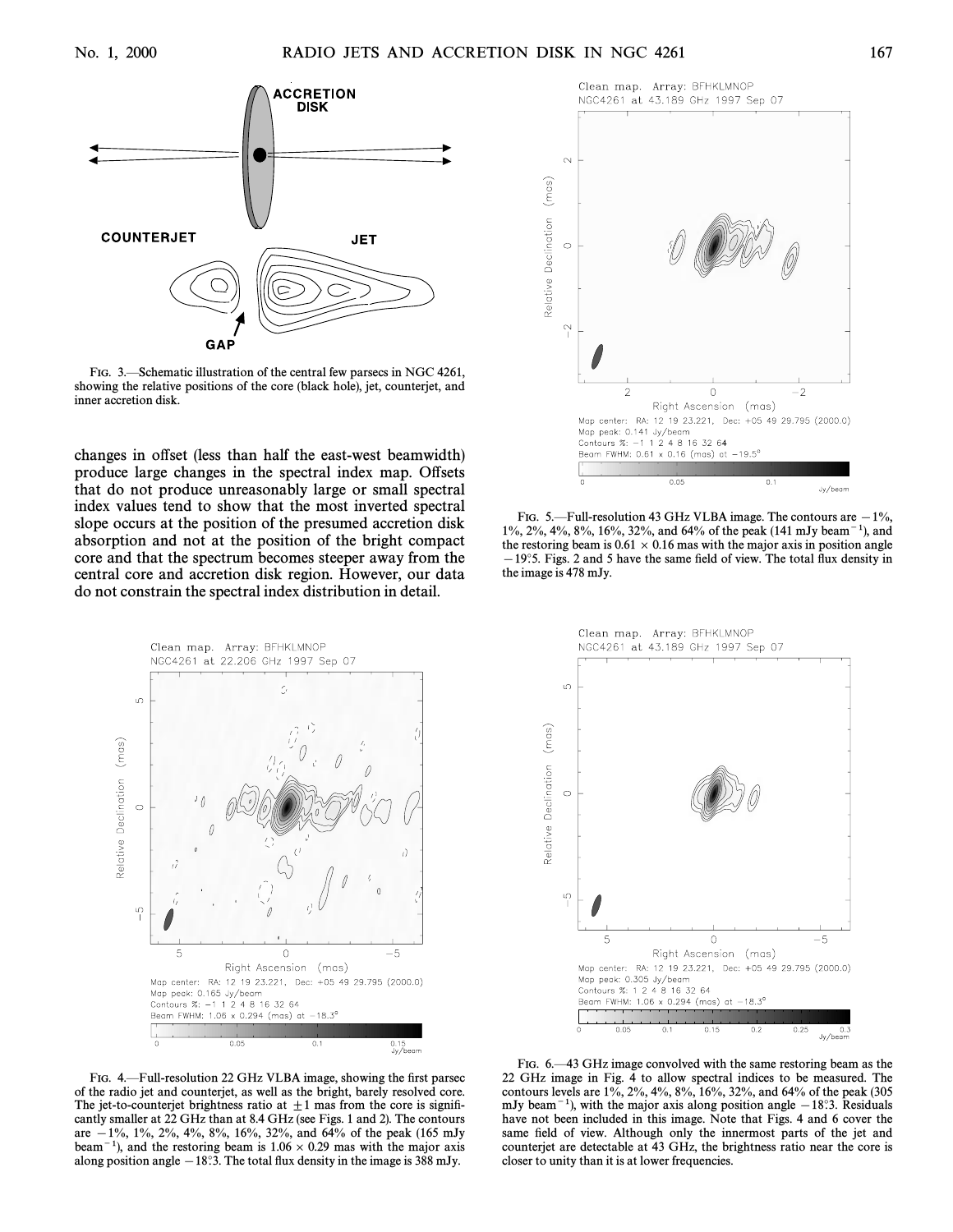To see whether amplitude self-calibration had significantly changed the flux density scales of our 22 or 43 GHz images, we compared the peak surface brightness from images made with only phase self-calibration and images made with full amplitude and phase self-calibration. The resulting amplitude corrections applied to the data were 19% at 22 GHz and 12% at 43 GHz. Uncertainties in the absolute flux density scales can shift all of the values in a spectral index map by a constant amount but will not change the shape of the distribution.

#### 3. RESULTS

#### 3.1. The Parsec-Scale Radio Jets

The position angle of the jets is  $87^\circ \pm 8^\circ$  in our VLBI images, and  $88^\circ \pm 2^\circ$  on Very Large Array (VLA) images (Birkinshaw & Davies 1985). The orientation of the jet axis remains the same on kpc and subparsec scales, indicating that the spin axis of the inner accretion disk and black hole has remained unchanged for at least  $10<sup>6</sup>$  yr (assuming an average expansion speed of 0.1 c) and possibly much longer.

A comparison of our 8, 22, and 43 GHz VLBA images indicates that the region just east of the core, including the first half-parsec of the counterjet, has a highly inverted spectrum ( $\alpha > 0$ , where  $S_{\nu} \propto \nu^{\alpha}$ ). It is plausible that free-free absorption by gas in the central accretion disk is responsible for this. The jet and counterjet both have steep radio spectra ( $\alpha$  < 0) far from the core, as expected. Note that if the free-free absorption model is correct, the most inverted spectrum may not be located at the position of the true core (the "central engine").

We can set an upper limit for the jet opening angle by noting that the jet appears unresolved in the transverse (north-south) direction out to at least 4 mas from the absorption feature in Figure 2. Using one-quarter of the north-south beamwidth as an upper limit to the extent of emission in the transverse jet direction gives an upper limit of  $5^\circ$  for the full opening angle during the first 0.8 pc of the jet. A lower limit for the opening angle can be obtained by requiring that the angular size of emission at the location of the bright peak 1 mas from the absorption feature in Figure 2 be large enough to avoid synchrotron self-absorption. This requires an opening angle of less than  $0^\circ$ .3 during the first 0.2 pc of the jet. Since we believe that the radio jets in NGC 4261 are nearly perpendicular to our line of sight, projection effects should be minimal and the intrinsic jet opening angle  $\theta$  is  $0.3 < \theta < 20^{\circ}$  during the first 0.2 pc of the jet and  $\theta < 5^\circ$  during the first 0.8 pc of the jet.

Since emission from both the jet and the counterjet is detectable with VLBI, it may be possible to measure proper motions on both sides of the core in this source. If so, the orientation of the radio jets with respect to our line of sight can be found, and any resulting small relativistic beaming effects on the jet/counterjet brightness can be taken into account. A more sensitive 43 GHz VLBI image (where freefree absorption is minimal) can then be used to see just how similar the jet acceleration and collimation processes are on both sides of a "central engine" at the same epoch.

### 3.2. The Inner Accretion Disk

The fact that our 1.6 GHz image (see Fig. 1 in JW) is highly symmetric lets us set an upper limit to the angular size of any absorption feature. At this frequency the free-free optical depth should be large, so in order to avoid detection the angular size of the absorption feature must be much smaller than our angular resolution at 1.6 GHz. The restoring beam in Figure 1 of JW has an east-west size of 9 mas. The jet/counterjet brightness ratio is unity from the core out to at least  $\pm 25$  mas. Using the observed brightness ratio of  $\approx$  1 at  $\pm$  10 mas ( $\sim$   $\pm$  2 pc), just larger than our resolution, tells us that the transverse size of any deep absorption feature is  $\ll 2$  pc. It is expected that the inner pc or so of an accretion disk orbiting a massive ( $\sim 10^8-10^9$  M<sub>o</sub>) black hole will be geometrically thin, and consequently we will assume a typical disk thickness of  $\ll 0.1$  pc and a nominal line-of-sight path length through the inner disk of  $\sim 0.1$  pc. We now use the H I and CO column densities measured by Jaffe & McNamara (1994),  $\approx 10^{21}$  cm<sup>-2</sup>, to estimate an electron number density of  $n_e \ge 3 \times 10^3(0.1/L)$  cm<sup>-3</sup>, where  $l$  is the nath length in parcecs. A slightly lower density  $L$  is the path length in parsecs. A slightly lower density would be deduced using the X-ray absorption column density of  $N_H < 4 \times 10^{20}$  cm<sup>-2</sup> from Worrall & Birkin-<br>shaw (1994). In both cases it is assumed that there will be on shaw (1994). In both cases it is assumed that there will be on average one free electron per nucleus. This is a conservative assumption since the inner 0.1 pc of the disk should be highly ionized and have a density at least as large as the outer neutral regions. The inclination of the disk is needed to further constrain the path length L and thus the average electron density  $n_e$ .

To get an upper limit for  $n_e$ , we note that the jet/ counterjet brightness ratio at  $43$  GHz near the core in Figure 6 is also small ( $\approx$  2). This implies a low optical depth at 43 GHz. Assuming an electron temperature of  $\sim 10^4$  K (plausible at a disk radius of 0.1 pc), an optical depth  $\tau < 1$ at 43 GHz requires  $n_e < 4 \times 10^5 (0.1/L)^{1/2}$  cm<sup>-3</sup>. However, the temperature of the disk increases at smaller radii nossthe temperature of the disk increases at smaller radii, possibly reaching  $10<sup>7</sup>–10<sup>8</sup>$  K near the inner edge. At these temperatures, an electron number density of  $\sim 10^8(0.1/L)^{1/2}$  $cm^{-3}$  is needed to produce an optical depth of unity at 43 GHz. The upper limit for electron number density will be somewhere between  $4 \times 10^5(0.1/L)^{1/2}$  and  $10^8(0.1/L)^{1/2}$  $cm^{-3}$ , depending on the actual range of electron temperatures along the line of sight.

Thus, the electron number density of the inner accretion disk, averaged over the line of sight, is

$$
3 \times 10^3 (0.1/L) < n_e < 10^8 \sqrt{0.1/L} \, \text{cm}^{-3} \, .
$$

For comparison, the inner accretion disk believed to be responsible for the unusually inverted spectrum of the radio core in Centaurus A has an average electron number density of at least  $10^5$  cm<sup> $-3$ </sup> for a path length of 1 pc (Jones et al. 1996). Assuming a thin inner disk in NGC 4261 with a radius of 1 pc and a thickness of 0.01 pc, an average electron density of  $10^6$  cm<sup>-3</sup>, and one proton per electron, the mass of ionized gas in the disk is  $\sim 10^3$  M<sub>o</sub>. Of course, a larger assumed thickness or radius would lead to a larger inner accretion disk mass. Even  $10^3$   $M_{\odot}$  is sufficient to fuel the central engine for 10<sup>6</sup> yr at an accretion rate of 10<sup>-3</sup> M<sub>o</sub>  $yr^{-1}$ , consistent with the observed luminosity. A more realistic disk model with thickness increasing with radius and density decreasing with radius is described in Appendix. This model predicts a lower total mass of ionized gas within 1 pc, which implies that material must migrate through the disk from radii greater than 1 pc during the source lifetime. It is interesting to note that the electron number density we derive at 0.1 pc is comparable to that in the solar corona at  $\sim$  2 R<sub>.</sub>. That is, the disk is tenuous and optically thin to visible light.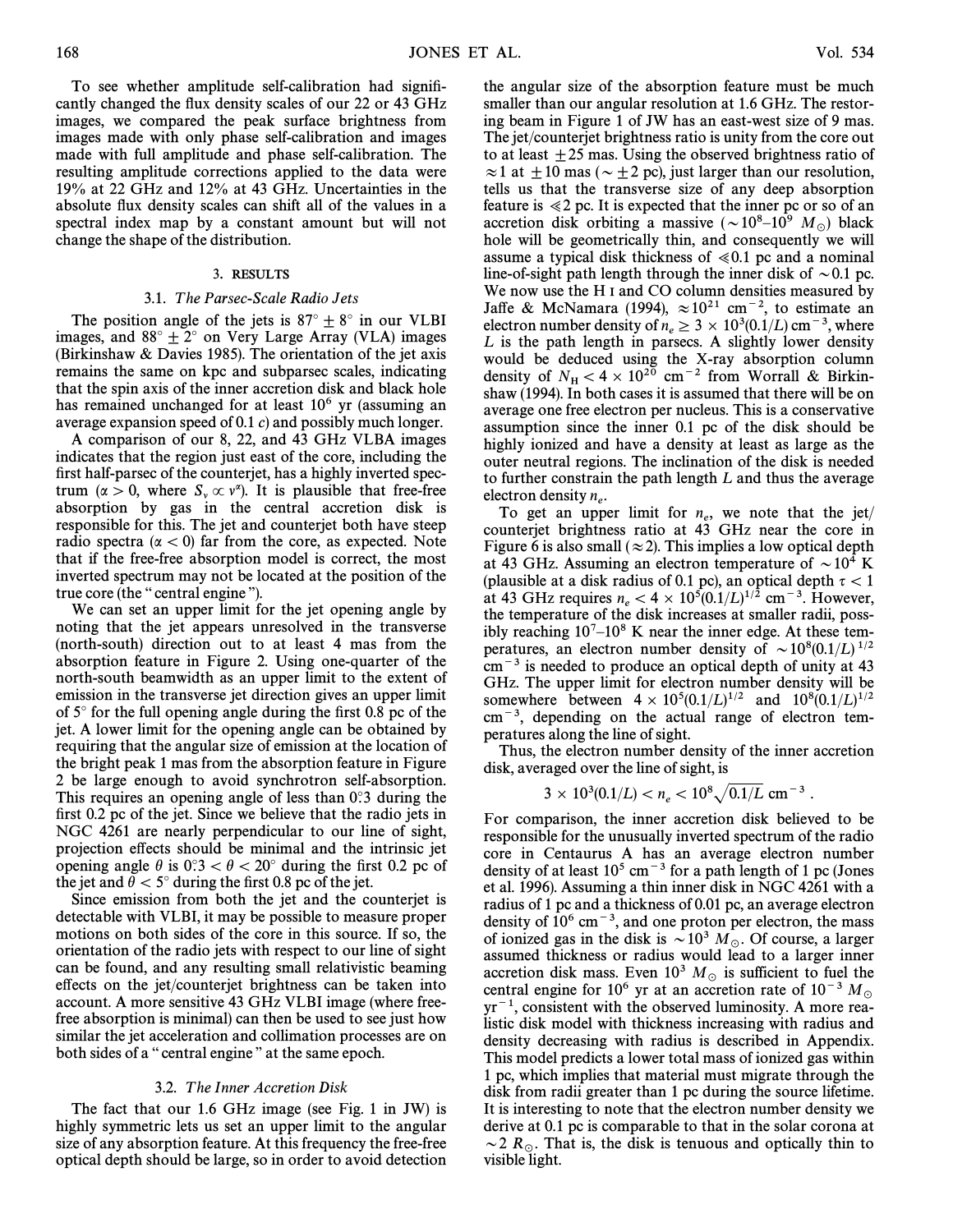Equating the thermal gas pressure in the disk with the local magnetic field  $(B^2 = 8\pi\alpha n_e kT)$ , where  $\alpha \approx 0.01$  is the usual viscosity parameter: Shakura & Sunyaay 1973) gives usual viscosity parameter; Shakura & Sunyaev 1973) gives a disk magnetic field of  $\sim 10^{-2}$  to  $10^{-4}$  gauss at 0.1 pc. General expressions for estimating physical parameters in an optically thin, gas-pressure-dominated accretion disk at radii of  $\sim$  0.1–1 pc are derived in Appendix. Table 1 compares these parameter values with those for other galaxies in which there is evidence for an inner accretion disk. Of the five nearby  $(< 100$  Mpc) radio galaxies for which some inner accretion disk characteristics are known, only two (NGC 4261 and NGC 4258) have well-determined central black hole masses (see Table 1).

#### 4. DISCUSSION

A geometrically thin inner disk that would not completely obscure optical emission from the core is a plausible model, given the very high percentage of low-luminosity 3CR radio galaxies that have bright, unresolved optical continuum sources visible in HST Wide Field and Planetary Camera 2 (WFPC2) images (Chiaberge, Capetti, & Celotti 1998). This includes NGC 4261. A geometrically and optically thick dusty torus would obscure the central optical continuum source in many low-luminosity objects with FR I radio morphology, since these sources are expected to be oriented at large angles to our line of sight. A nearly edge-on disk orientation may also explain the low bolometric luminosity of the NGC 4261 nucleus and lack of an ultraviolet excess in its spectral energy distribution (Ho 1999). Additional constraints on the inclination and density of the inner disk could come from observations of free-free radio emission from ionized disk gas or radio emission from the central jets scattered by electrons in the far inner edge of the accretion disk (Gallimore, Baum,  $& O'Dea$  1997). However, the dynamic range of our VLBA images is not adequate to detect this emission in the presence of the bright parsec-scale radio jets. Another way to constrain the radio axis orientation, and thus the inner disk orientation, would be measurement of proper motions in both the jet and the counterjet (e.g., Taylor, Wrobel, & Vermeulen 1998). VLBA observations to attempt this are underway.

The above analysis makes use of the fact that the observed jet/counterjet brightness ratio in NGC 4261, and in some other galaxies that are well observed with VLBI, peaks at intermediate frequencies and falls to nearly unity at

both low frequencies (where the beam is much larger than the angular size of the absorbing material) and high frequencies (where the free-free optical depth becomes very small). See, for example, Figure 15 in Krichbaum et al. (1998). At low frequencies the brightness ratio  *should* decrease approximately linearly with frequency  $(\theta_{\text{beam}} \propto$ <br> $w^{-1}$ ), while at high frequencies the folloff of *B* should be  $\nu^{-1}$ ), while at high frequencies the falloff of R should be more rapid  $(\tau_{f-f} \propto v^{-2})$ . With VLBA images at four fre-<br>quencies we cannot confirm this behavior in detail, but it is quencies we cannot confirm this behavior in detail, but it is clear that near the core the brightness ratio  $R$  is greater at 8.4 GHz than at 1.6, 22, or 43 GHz.

The mass of the central black hole in NGC 4261 is  $(5\pm 1)\times 10^8$  M<sub>\o (F</sub>errarese, Ford, & Jaffe 1996). Thus, the mass of material in the inner accretion disk is negligible compared with the black hole mass, and the orbital period of material in the inner accretion disk at a radius  $r$  (in pc) is  $\approx$  4  $\times$  10<sup>9</sup>(r/0.1)<sup>3/2</sup> s ( $\approx$  10<sup>2</sup> yr for r = 0.1 pc). The spin rate of the central black hole is unknown but is predicted to be small to moderate by the model of Meier (1999). A lower limit on the spin of the black hole can be derived from the known mass of the hole, the assumed accretion rate  $(10^{-3})$  $M_{\odot}$  yr<sup>-1</sup>), and the spin axis alignment timescale ( $>10^6$  yr) implied by the colinear kiloparsec-scale jets. The resulting dimensionless spin parameter (see Misner, Thorne, & Wheeler 1973) is greater than  $2 \times 10^{-4}$ , which allows either high or low black hole spin rates.

The angular momentum of gas in the inner accretion disk is expected to be aligned with the spin axis of the black hole (Bardeen & Petterson 1975). If the black hole is spinning slowly, its spin axis will eventually become aligned with the angular momentum of the accreting gas at large radii (Natarajan & Pringle 1998). However, the long-term directional stability of the radio jets in NGC 4261 implies that the gas falling into the central region of the galaxy and supplying the central engine has had a constant angular momentum direction for most of the life of the radio source. This in turn implies that a single merger event may be responsible for the supply of gas in the nucleus of NGC 4261.

#### 5. CONCLUSIONS

We have imaged the nuclear radio source in NGC 4261 with the VLBA at four frequencies. We find that the jet/ counterjet brightness ratio near the core is larger at 8.4 GHz than at lower frequencies. This can be explained by a com-

| CHARACTERISHUS OF ACCRETION DISKS |                                |                                                   |                |                |                                   |                                 |                               |                                   |           |
|-----------------------------------|--------------------------------|---------------------------------------------------|----------------|----------------|-----------------------------------|---------------------------------|-------------------------------|-----------------------------------|-----------|
| Source Name                       | Distance <sup>a</sup><br>(Mpc) | $S_{\rm jet}^{\rm b}$<br>$(\mathbf{J}\mathbf{y})$ | Height<br>(pc) | Radius<br>(pc) | $n_{\circ}$<br>$\rm (cm^{-3})$    | Disk Magnetic Field<br>(G)      | $M_{\rm BH}$<br>$(M_{\odot})$ | <b>Assumed Temperature</b><br>(K) | Reference |
| $NGC 5128$                        | 3.5                            | 7.0                                               | ${<}1$         | >1             | $>10^{5}$                         | $>2\times 10^{-3}$              | $\cdots$                      | $10^{4}$                          |           |
| $NGC 4258$                        | 6.4                            | 0.003                                             | < 0.1          | $\sim 0.3$     | $\cdots$                          | $<$ 3 $\times$ 10 <sup>-1</sup> | $3.5 \times 10^{7}$           | N/A                               |           |
| $NGC 1052$                        | 17                             | 1.0                                               | $\sim 0.1$     | >1             | $\sim$ 10 <sup>5</sup>            | $3 \times 10^{-3}$              | $\cdots$                      | 10 <sup>4</sup>                   |           |
| $NGC 4261$                        | 41                             | 0.5                                               | $\sim 0.01$    | $\sim 0.1$     | $\sim$ 10 <sup>6</sup>            | $10^{-4}$ to $10^{-2}$          | $5 \times 10^8$               | 10 <sup>4</sup>                   |           |
| Mrk $348$                         | 56                             | $0.5$ v                                           | $\sim 0.1$     | $\sim$ 1       | $10^5 - 10^7$                     | $\approx 6 \times 10^{-4}$      | $\cdots$                      | $8 \times 10^3$                   |           |
| Mrk $231$                         | 168                            | $0.03$ v                                          | $\sim 0.1$     | $\sim$ 1       | $10^5 - 10^7$                     | $\approx 6 \times 10^{-4}$      | $\cdots$                      | $8 \times 10^3$                   |           |
| Cygnus $A$                        | 225                            | 1. v                                              | < 0.3          | < 15           | $>7\times10^3$                    | $>4\times10^{-4}$               | $\cdots$                      | $>$ 3 $\times$ 10 <sup>3</sup>    | 6         |
| $1946 + 708$                      | 400                            | 0.3                                               | < 20           | < 50           | $>2\times10^2$                    | $>10^{-5}$                      | $\cdots$                      | $8 \times 10^3$                   |           |
| $NGC 1275$                        | 700                            | 30. v                                             | $\sim 0.1$     | >25.0          | $\sim$ 7 $\times$ 10 <sup>4</sup> | $8 \times 10^{-4}$              | $\sim 10^8$                   | $10^{4}$                          | 8         |

TABLE 1 CHARACTERISTICS OF ACCRETION DISKS

<sup>a</sup> Using  $H_0 = 75$  km s<sup>-1</sup> Mpc<sup>-1</sup> for distances given as redshifts. The four nearest galaxies have published distances that do not depend on  $H_0$ . <sup>b</sup> The letter " v" indicates variability.

REFERENCES.—(1) Jones et al. 1996, Tingay et al. 1998; (2) Herrnstein et al. 1997, 1998; (3) Braatz et al. 1999, Kellermann et al. 1999; (4) This paper; (5) Ulvestad et al. 1999 ; (6) Krichbaum et al. 1998 ; (7) Peck, Taylor, & Conway 1999 ; (8) Dhawan, Kellermann, & Romney 1998.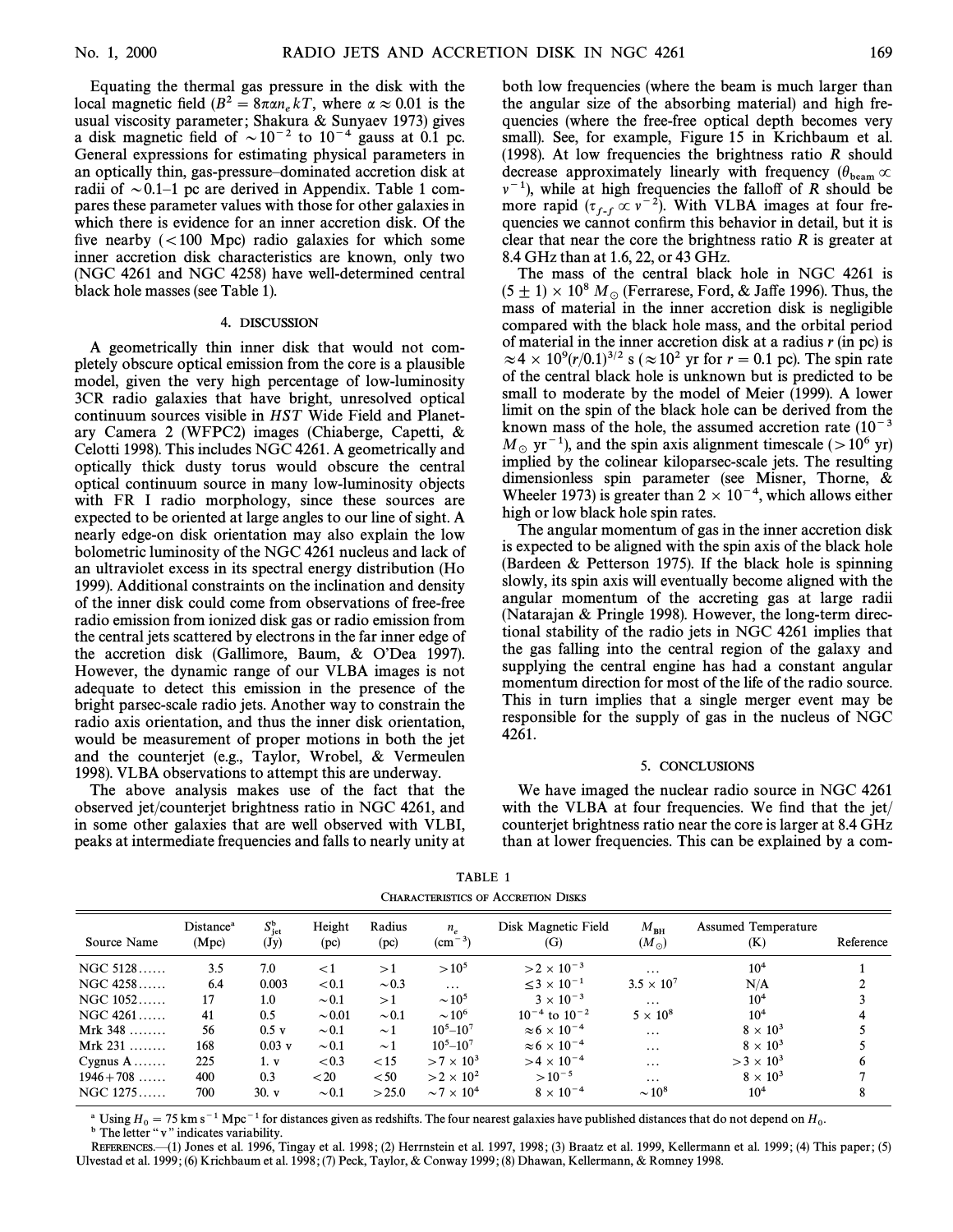bination of two effects: low angular resolution at 1.6 GHz, which masks small-scale brightness variations, and low absorption by ionized thermal gas at 22 and 43 GHz. The brightness asymmetry at 8.4 GHz could be caused by a nearly edge-on inner accretion disk. If so, the (model-dependent) electron density in the inner 0.1 pc of the disk has an average value between  $3 \times 10^3$  and  $10^8$  cm<sup>-3</sup>. Future observations to measure proper motions in the jet and counterjet will better define the orientation of the radio axis and thus the inclination of the inner accretion disk. This will determine the path length  $L$  through the disk and consequently reduce the allowable range of electron number density averaged over the path length.

The optically thin, uniform-temperature model disk described in the Appendix, derived only from accretion physics and values of the black hole mass and accretion rate consistent with NGC 4261, is remarkably similar to the disk that we observe in free-free absorption against the radio jet. We therefore believe that these observations have detected the subparsec accretion disk powering the active nucleus in NGC 4261.

The Very Long Baseline Array is part of the National Radio Astronomy Observatory, which is a facility of the National Science Foundation operated by Associated Universities, Inc., under a cooperative agreement with the NSF. A. E. W. gratefully acknowledges support from the NASA Long Term Space Astrophysics Program. We thank H. Teräsranta for making the Metsäehovi flux density measurements of 3C 273 available and the anonymous referee for helpful suggestions. This research was carried out at the Jet Propulsion Laboratory, California Institute of Technology, under contract with the National Aeronautics and Space Administration.

#### APPENDIX

## ISOTHERMAL, OPTICALLY THIN ACCRETION DISKS FAR FROM BLACK HOLES

In this appendix we describe a simple accretion disk model, suitable for optically thin gas-pressure-dominated flow far from the black hole, in which the plasma temperature is a very slowly varying function of distance from the hole. The canonical temperature is assumed to be  $10<sup>4</sup>$  K for the range of interest in this model. (Such a temperature is typical of an optically thin, warm plasma undergoing moderate heating to keep it mostly ionized.) Following Shakura & Sunyaev (1973), and ignoring the factor of  $(1 - r^{-1/2}) \approx 1$  (since at 0.1–1.0 pc,  $r = R/3R_{\rm Sch} = 3400-34,000$  for a  $10^8$   $M_{\odot}$  black hole), we obtain the following school of the hole is the following School of the single securities for the disk struct equations for the disk structure, expressed in units of  $M_8 = M_{BH}/10^8$  M<sub>o</sub> for the black hole mass:  $\dot{M}_{-3} = \dot{M}/(10^{-3}$  M<sub>o</sub> wr<sup>-1</sup>) –  $\dot{M}/(6.3 \times 10^{22} \text{ g s}^{-1})$  for the accretion rate and  $R_0 = R/10^{18}$  cm for the  $yr^{-1}$ ) =  $\dot{M}/(6.3 \times 10^{22} \text{ g s}^{-1})$  for the accretion rate, and  $R_{18} = R/10^{18}$  cm for the distance from the black hole.<br>From the equation for hydrostatic equilibrium in the direction perpendicular to the disk, the d

$$
H = 0.0026 \text{ pc } M_8^{-1/2} R_{18}^{3/2} \ . \tag{A1}
$$

For NGC 4261, with  $M_8 = 5$ , the *full* disk thickness at a radius of 1 pc ( $R_{18} = 3$ ) is 0.012 pc, very close to the 0.01 pc thickness assumed for the simple uniform thickness disk in § 3.2. Adopting a radiative cooling (Krolik 1999) and setting it equal to the energy generated locally by viscous (accretion) heating, we obtain the particle density

$$
n = 1.5 \times 10^4 \text{ cm}^{-3} M_8^{3/4} \dot{M}_{-3}^{1/2} R_{18}^{-9/4} . \tag{A2}
$$

The approximate optical depth of the disk in a direction perpendicular to it, caused by the inverse absorption processes (at  $\nu \sim kT / h \approx$  optical frequencies), is

$$
\tau_{\rm abs} = 1.4 \times 10^{-11} M_8 \dot{M}_{-3} R_{18}^{-3} , \qquad (A3)
$$

and that caused by electron scattering is

$$
\tau_{\rm es} \le 1.5 \times 10^{-4} M_8^{1/4} \dot{M}_{-3}^{1/2} R_{18}^{-3/4} \tag{A4}
$$

(an upper limit, since the gas is not fully ionized). At IR-optical-UV wavelengths, therefore, the disk is very optically thin. It becomes optically thick to free-free absorption in the perpendicular direction ( $\kappa_v m_p n2H \ge 1$ ) only below the frequency

$$
v_{\text{perp}} = 250 \text{ MHz } M_8^{1/2} M_{-3}^{1/2} R_{18}^{-3/2} . \tag{A5}
$$

However, if viewed nearly edge-on, with the line-of-sight passing roughly from  $R_{18}/3$  to  $3R_{18}$  (i.e., 0.1–1.0 pc), the disk will be  $m_p n$ 

$$
v_{\text{edge-on}} = 8 \text{ GHz } M_8^{3/4} \dot{M}_{-3}^{1/2} R_{18}^{-7/4} \,. \tag{A6}
$$

For  $M_8 = 5$ , we get

$$
v_{\text{edge-on}} = 27 \text{ GHz } \dot{M}^{1/2}_{-3} R^{-7/4}_{18} \,. \tag{A7}
$$

The mass of the disk within this radius range, and flow timescale  $(R/v_R)$ , is

$$
M_{\rm disk} = 3.9 \ M_{\odot} \ M_{8}^{1/4} \dot{M}_{-3}^{1/2} R_{18}^{5/4} \ , \tag{A8}
$$

$$
t_{\rm acc} = 1200 \text{ yr } M_8^{1/4} \dot{M}_{-3}^{-1/2} R_{18}^{5/4} \,. \tag{A9}
$$

Three consistency checks on the model are the ratio of the half-thickness to disk radius at a given point, the ratio of the accretion (inflow) velocity to the Keplerian velocity, and the ratio of inward heat advection to radiative cooling, all of which